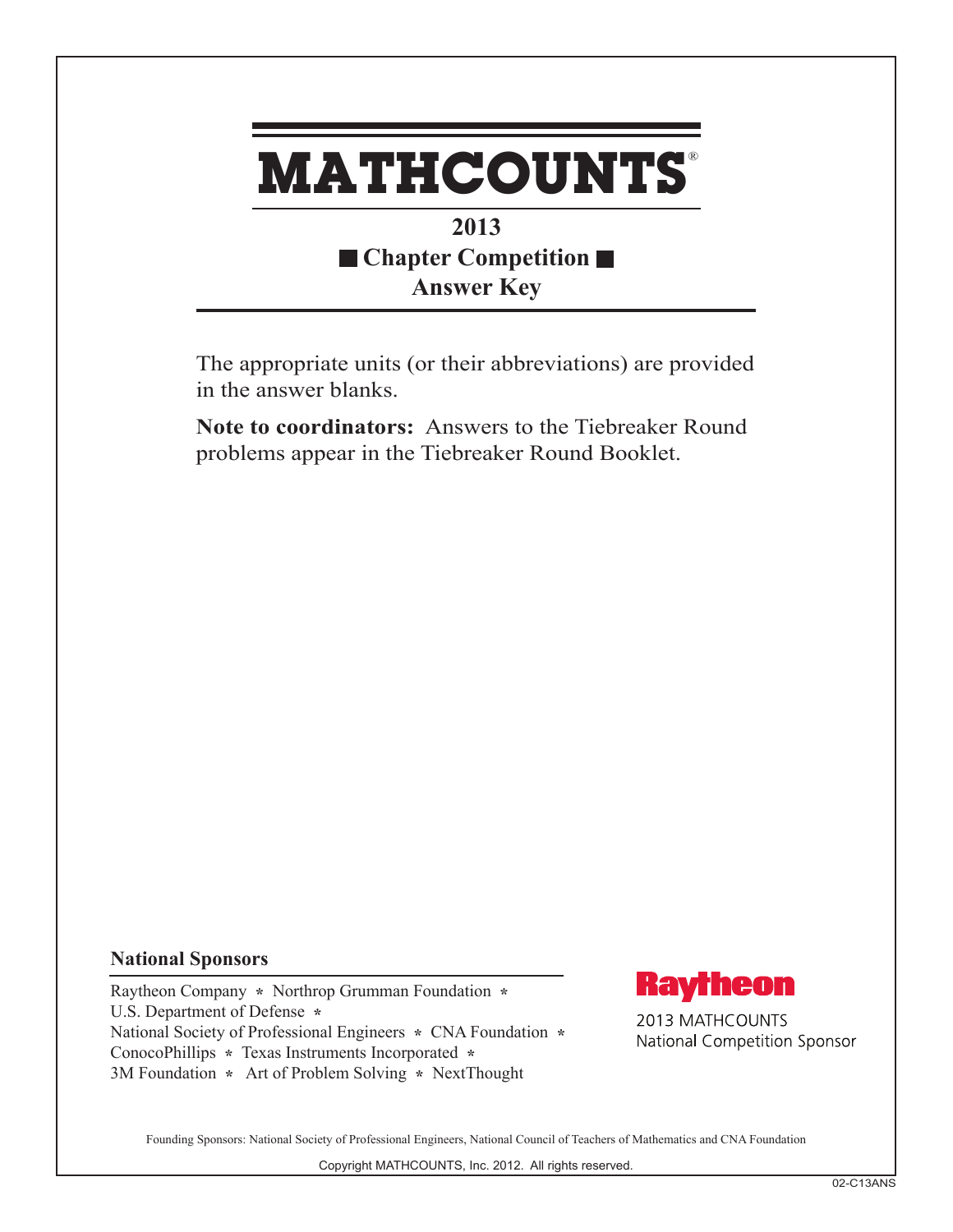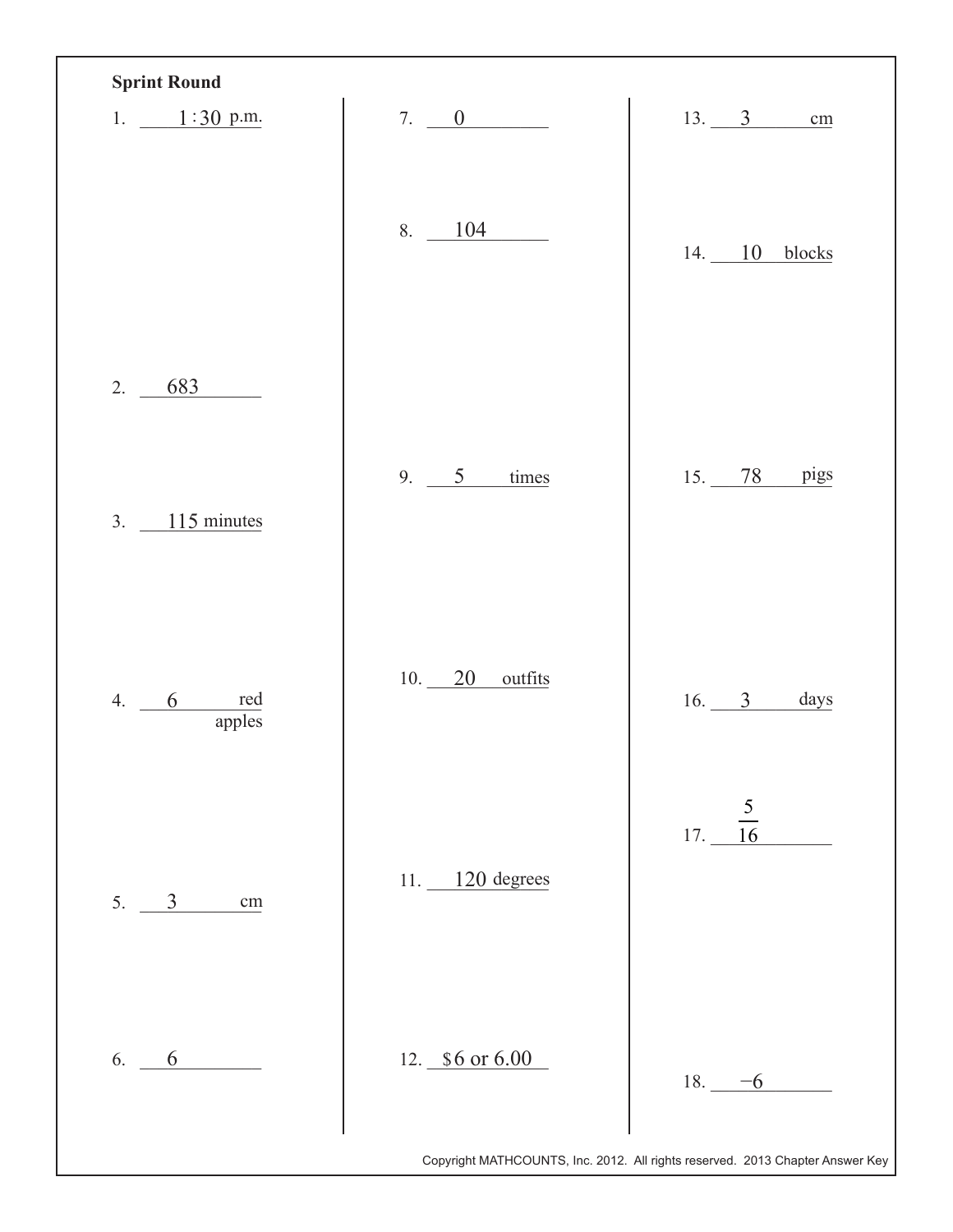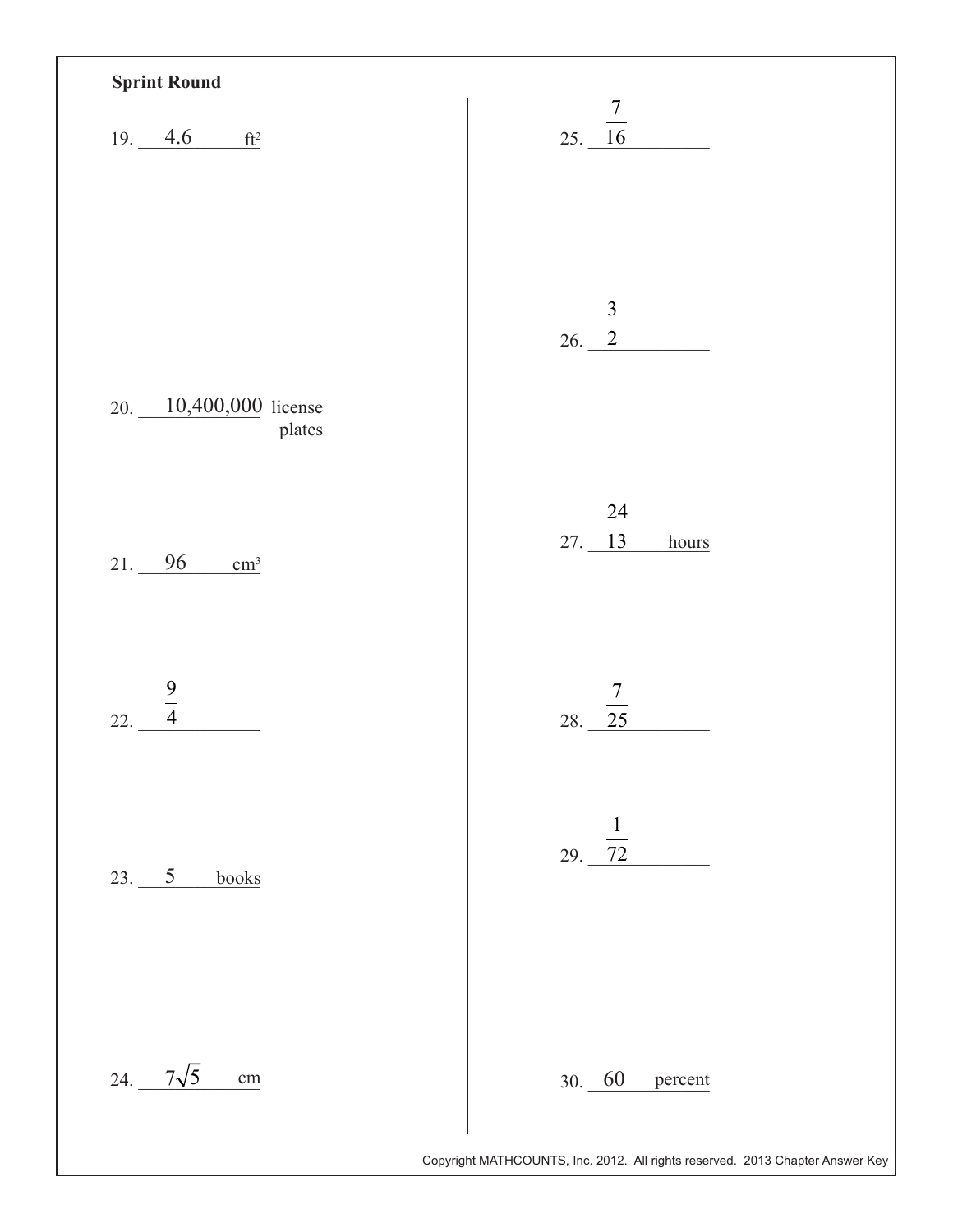|                  | <b>Target Round</b> |                    |    |        |         |    |                |    |    |                                                                                                |
|------------------|---------------------|--------------------|----|--------|---------|----|----------------|----|----|------------------------------------------------------------------------------------------------|
| 1.               | 20.5                | units <sup>2</sup> | 3. | 33     | tickets | 5. | $\frac{2}{15}$ | 7. | 20 | ways                                                                                           |
|                  |                     |                    |    |        |         |    |                |    |    |                                                                                                |
| $\overline{2}$ . | 30                  | $\frac{0}{0}$      | 4. | 471.75 |         | 6. | $42\,$         | 8. | 58 | $\rm units^2$<br>Copyright MATHCOUNTS, Inc. 2012. All rights reserved. 2013 Chapter Answer Key |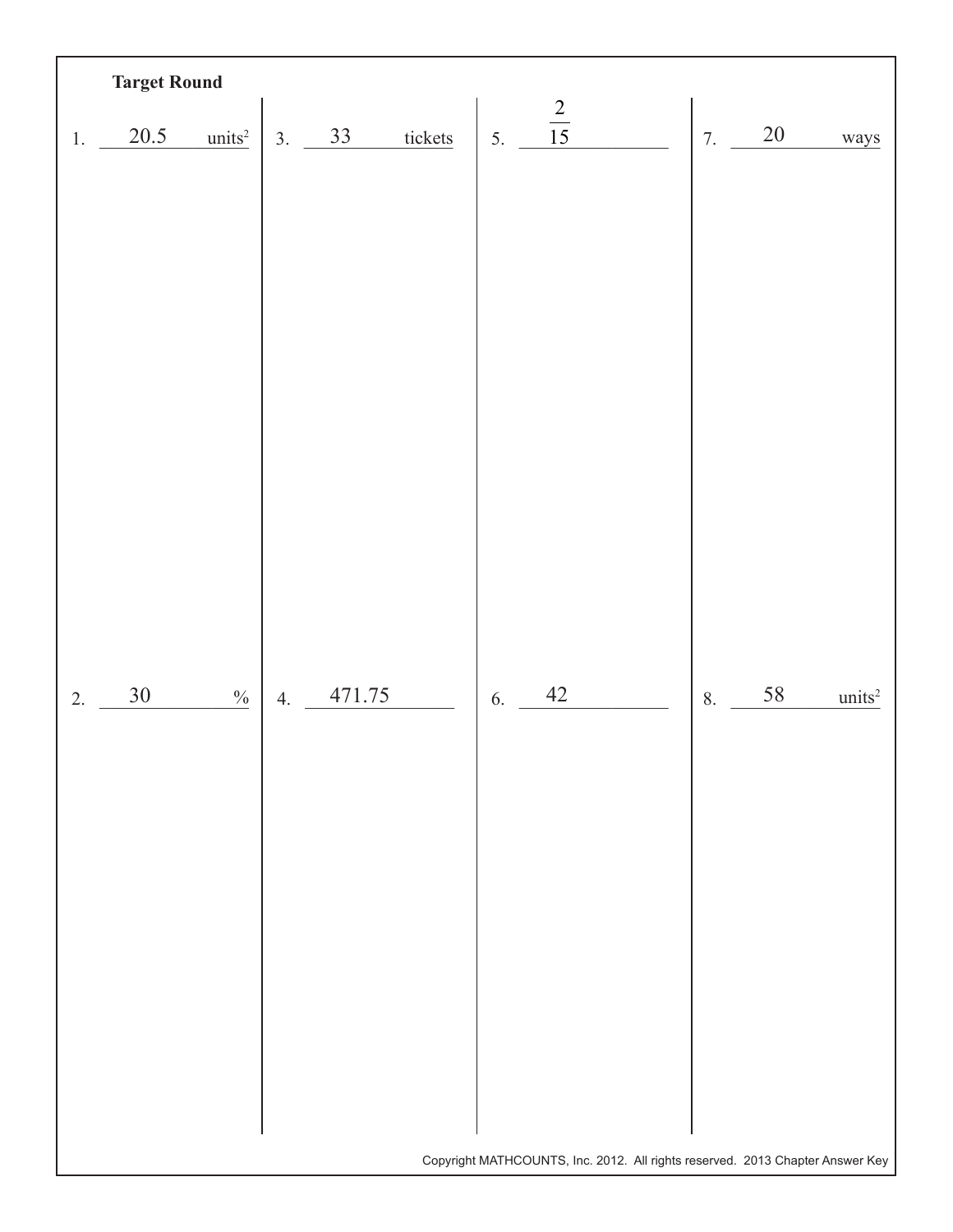| 1. $14.2$<br>$\%$                                                                                                                                                                                                                                                                                                                                                                                                   | $\frac{4}{9}$<br>6. |
|---------------------------------------------------------------------------------------------------------------------------------------------------------------------------------------------------------------------------------------------------------------------------------------------------------------------------------------------------------------------------------------------------------------------|---------------------|
|                                                                                                                                                                                                                                                                                                                                                                                                                     |                     |
| 30 degrees<br>2.                                                                                                                                                                                                                                                                                                                                                                                                    | $7. \ \ 153$        |
| 3. 36 students                                                                                                                                                                                                                                                                                                                                                                                                      | 8. 9<br>inches      |
|                                                                                                                                                                                                                                                                                                                                                                                                                     | 87<br>9.            |
| 4. $\frac{1}{\sqrt{1-\frac{1}{1-\frac{1}{1-\frac{1}{1-\frac{1}{1-\frac{1}{1-\frac{1}{1-\frac{1}{1-\frac{1}{1-\frac{1}{1-\frac{1}{1-\frac{1}{1-\frac{1}{1-\frac{1}{1-\frac{1}{1-\frac{1}{1-\frac{1}{1-\frac{1}{1-\frac{1}{1-\frac{1}{1-\frac{1}{1-\frac{1}{1-\frac{1}{1-\frac{1}{1-\frac{1}{1-\frac{1}{1-\frac{1}{1-\frac{1}{1-\frac{1}{1-\frac{1}{1-\frac{1}{1-\frac{1}{1-\frac{1}{1-\frac{1}{1-\frac{1}{1-\frac{1$ |                     |
|                                                                                                                                                                                                                                                                                                                                                                                                                     | 10. $3.43$ seconds  |
| 53<br>5.                                                                                                                                                                                                                                                                                                                                                                                                            |                     |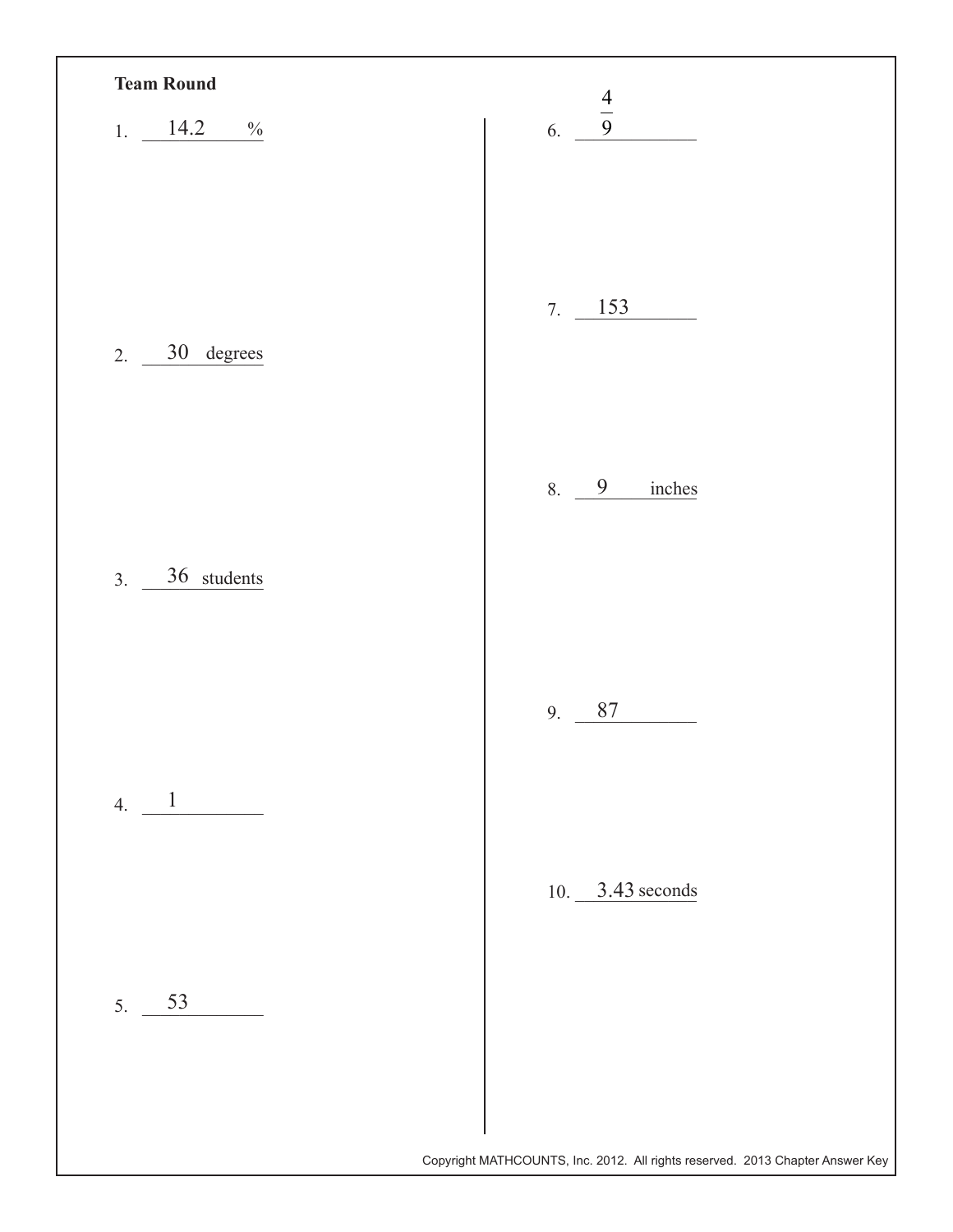## **Countdown Round**

|       | 1. $30 \text{ (CDs)}$     |
|-------|---------------------------|
|       | 2. $11$                   |
| 3.    | $\frac{5}{2}$             |
| 4.    | $8 \overline{)}$          |
| 5.    | 44 or 44.00 (dollars)     |
| 6.    | $72$ (degrees)            |
|       | 7. (page) 129             |
|       | 8. $12\pi (in^2)$         |
|       | 9. $2491$<br>9            |
|       | 10.10                     |
|       | 11. $16$ (candy bars)     |
|       | 12. 50 or 50.00 (dollars) |
|       | $13. \underline{12,343}$  |
|       | $14. -15$                 |
|       | $15.$ $60$ (degrees)      |
| 16. 0 |                           |
| 17.   | $\frac{2}{3}$             |
| 18.   | 10                        |
| 19.   | $\frac{5}{12}$            |
|       |                           |

| 21.9                          |
|-------------------------------|
| 22.6                          |
| $23. \ \ \frac{98 \ (m^2)}{}$ |
| 24. 15 (miles)                |
| 25. 10                        |
| 26.3                          |
| 27.5                          |
| $28. \underline{189}$         |
| 29. 7 (sides)                 |
| $30.7$ (integers)             |
| 31.8                          |
|                               |
| $32. \ \ \frac{20,155}{ }$    |
| $33. \ \ \frac{20}{ }$        |
| 34. 78                        |
| 35. 101                       |
| 36. 41 (years old)            |
| $37.$ $1 (inch)$              |
| 38. 1                         |
| 39. 5 (pounds)                |

Copyright MATHCOUNTS, Inc. 2012. All rights reserved. 2013 Chapter Answer Key